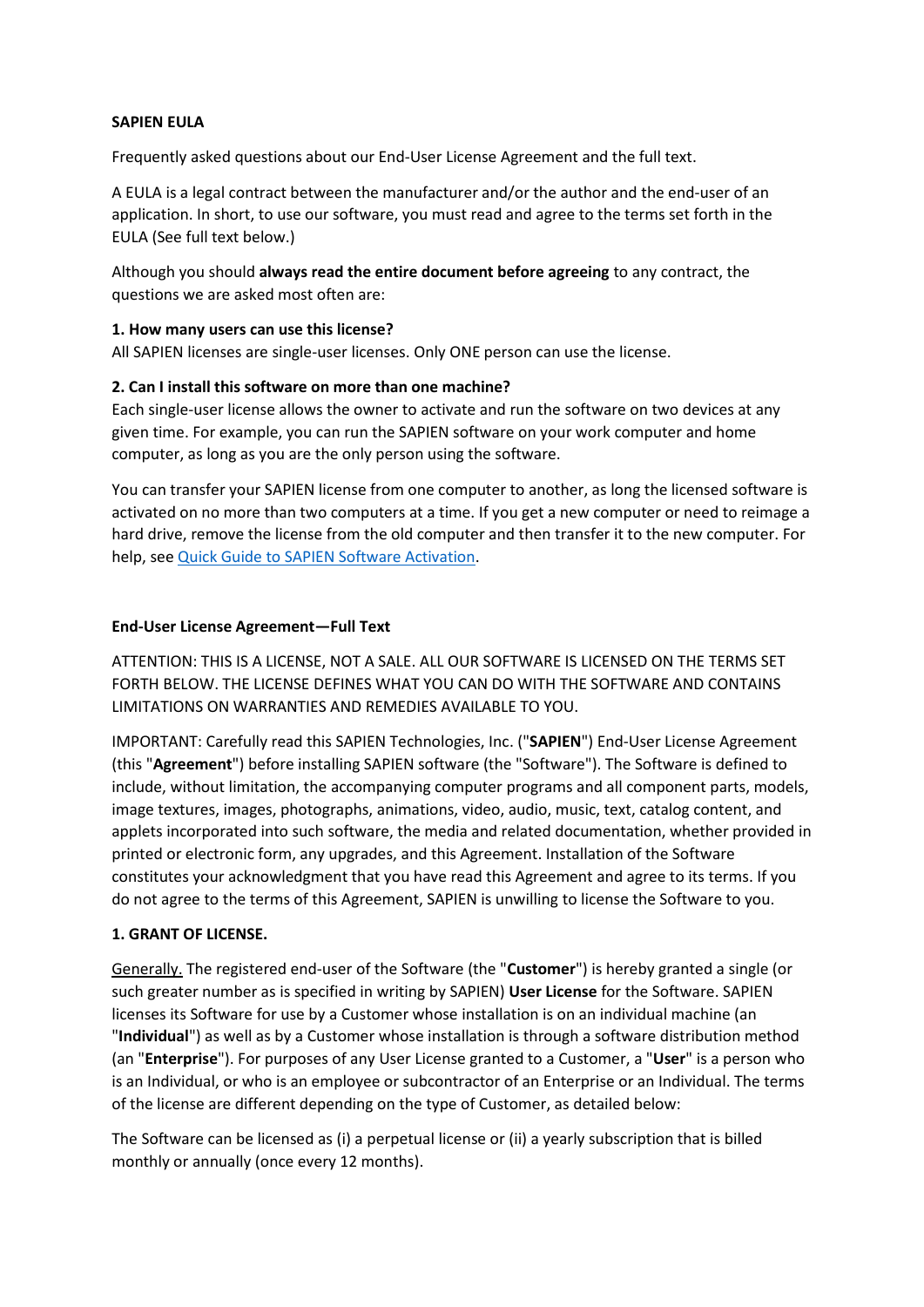A perpetual license gives the Licensee a right to use the licensed version of the Software perpetually. A perpetual license entitles the Individual to install the Software into permanent memory on such number of computers or workstations, to a maximum of two (2), as are personally used by the designated User. The Individual may designate a successor User for the User License, so long as the Software is deleted from all computers and workstations of the previous User prior to installation on the computers or workstations of such successor User.

A subscription gives the Licensee a right to use the Software for one (1) year from the date of purchase. The Subscription Period for the Software will begin on the day you order the Software and end one year thereafter. You agree to pay the Subscription Fee for the Subscription Period. Your subscription to the software will automatically renew for a new Subscription Period until you cancel the subscription. SAPIEN reserves the right to change the Subscription Fee for any renewal Subscription Periods. Each new Subscription Period will be subject to the same terms and conditions set forth in this Agreement, which SAPIEN may update from time to time. Updates to the terms of this Agreement can be found on the SAPIEN website. You agree that SAPIEN will disable the Software at the end of the Subscription Period if the subscription is not renewed or at any point in time if scheduled payments are not received when due.

A subscription entitles the Individual to install the Software into permanent memory on such number of computers or workstations, to a maximum of twenty (20), as are personally used by the designated User. The Software may not be used by anyone other than such designated User.

Each designated User of a license or subscription can use the Software on no more than two (2) computers or workstations at the same time. Software is "in use" on a computer or workstation when it is loaded into temporary memory on such device.

**Evaluation Licenses.** If the Software has been installed without specifying or containing an activation key ("**Evaluation Software**"), the Customer shall have the right to use the Software pursuant to the terms of this Agreement only for the evaluation period specified upon startup (the "**Evaluation Period**"). To use the Software following the expiration of the Evaluation Period, an activation key must be obtained from SAPIEN. The Customer may not re-install the Evaluation Software on the same computer but may install the Evaluation Software on another computer.

#### **2. DELIVERY AND ACTIVATION KEYS.**

SAPIEN Software is only available electronically via download and will not be available in any other format. SAPIEN Software shall be deemed delivered to the Customer upon SAPIEN making available to Customer the Software Activation Key. The Customer understands and agrees that a Software Activation Key provided by SAPIEN is required to enable SAPIEN Software and that Software Updates are provided only during the Maintenance/Subscription Term.

For a perpetual license, upon the initial purchase, 50 percent of the purchase price is designated to obtain the perpetual license for the purchased Software and 50 percent of the purchase price is designated to obtain the first year of updates of the Software. For a subscription license, 100 percent of the purchase price is designated to obtain a year of Software use and updates.

The Customer further understands and agrees that: (i) in case of breach by the Customer of the payment terms stipulated in this Agreement, SAPIEN will have the right to suspend the Software and such suspension will not give rise to any modification of the amount of the Software fee or to any extension of the Maintenance/Subscription Term; (ii) for a perpetual license, the SAPIEN Software will, in the absence of any renewal of the Maintenance Term, be usable as the last version delivered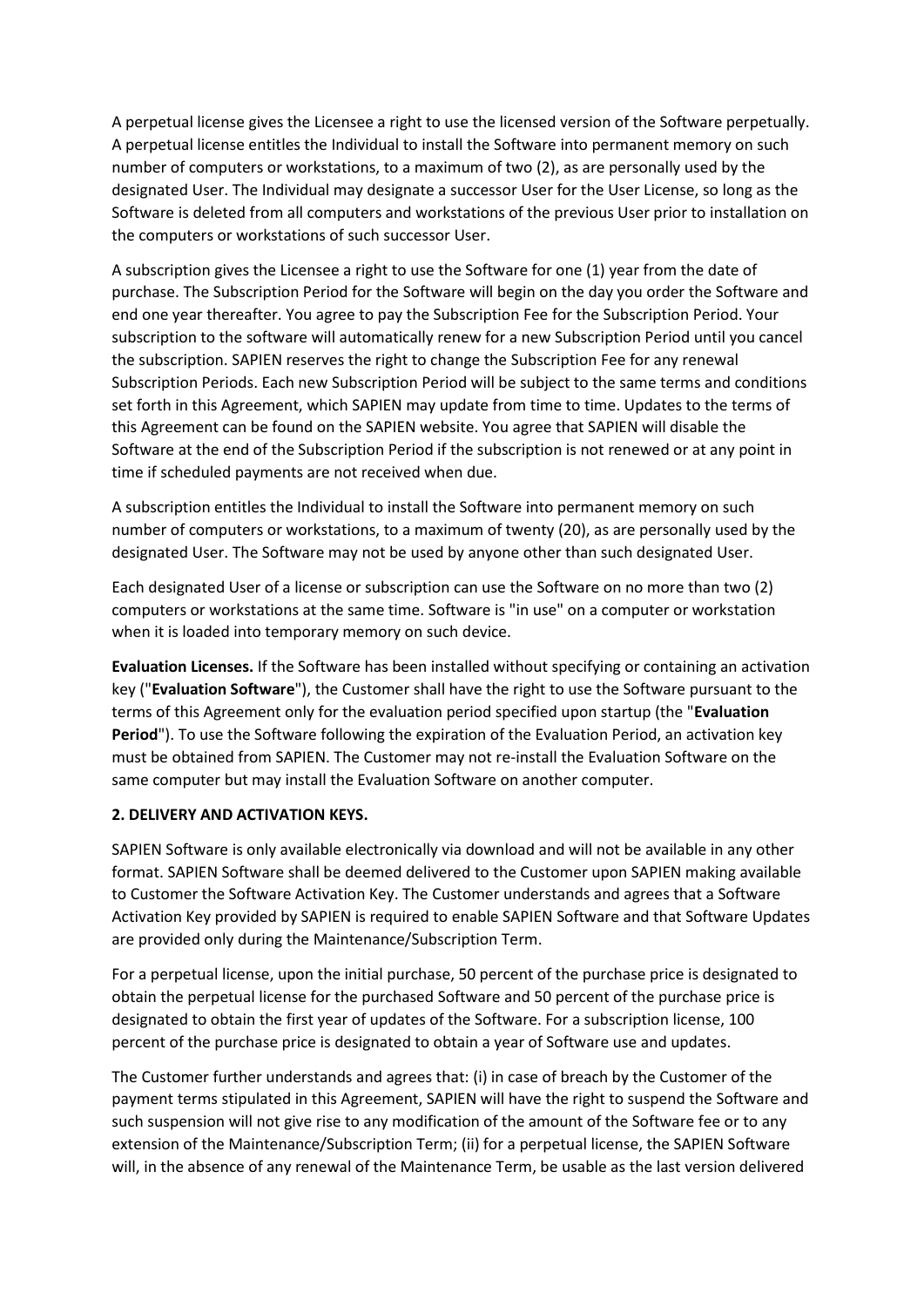to the Customer during the period. No further updates will be delivered or otherwise be made available for expired maintenance; (iii) for a subscription, the SAPIEN Software will, in the absence of required payment of the Subscription Term, cease to function on all installed machines, and no further updates will be delivered or otherwise be made available to the user.

Finally, the Customer understands and agrees that upon activation of the SAPIEN Software, the Software will provide certain information to SAPIEN regarding the system environment in which the SAPIEN Software is operating and will monitor the use and security of the SAPIEN Software. For example, the Software uses HTTP protocol and encryption to provide information about the Operating System, computer name, public IP address, MAC address, a generated unique machine identifier, as well as the Customer name, license type, version of the SAPIEN Software being used, start and end date of the Software Subscription, and number of active users, provided, however, that under no circumstances does the SAPIEN Software capture or transmit to SAPIEN any Customer data being processed by the SAPIEN Software.

### **3. DESCRIPTION OF OTHER RIGHTS AND LIMITATIONS.**

Limitations on Reverse Engineering, Decompilation, and Disassembly. The Customer may not reverse engineer, decompile, or disassemble the Software, except and only to the extent that such activity is expressly permitted by applicable law notwithstanding this limitation.

Limitations on Repackaging. The Customer may not, without the express written consent of SAPIEN, change, manipulate or repackage the Software for use in software management or distribution systems.

Separation of Components. The Software is licensed as a single product. The Customer may not rent or lease the Software, or any portion or component thereof. Included components specifically marked as "redistributable" can be distributed royalty free with end-user applications or scripts, provided that these components are necessary for end user applications or scripts to function. The copyright statements in these components and their digital signatures must remain intact and without any modification. These components may not be distributed or sold individually without the end-user application or script.

Software Transfer. Subject to the limitations below, the Customer may permanently transfer all rights under this Agreement and the Software, provided that the Customer retains no copies, transfers all the Software, and the recipient agrees to the terms of this Agreement. **ANY SUCH TRANSFER OF THE SOFTWARE REQUIRES THE WRITTEN CONSENT OF, AND REGISTRATION OF THE TRANSFER WITH, SAPIEN. Such consent and registration will not be unreasonably withheld by SAPIEN and may be applied for by contacting SAPIEN Technologies, Inc. at 607 Elmira Road, #307, Vacaville, CA 95687, Attention: Software Transfers.** If the Software is an upgrade from another SAPIEN product, the Customer may use or transfer the Software only in conjunction with the original product, unless the Customer destroys the original product. Notwithstanding the foregoing, without SAPIEN's prior consent, the Customer may transfer to others complete copies of the Evaluation Software (but not any copies which have been enabled through use of a registration key or which are otherwise not time limited), so long as such transferee receives a complete copy of the Evaluation Software, including all documentation, and expressly agrees to be bound by the terms of this Agreement.

Use of Content. All copyrighted image textures, and other images and catalog content licensed with the Software are licensed for use solely in connection with the Customer's use of the Software, and not for resale. Except as expressly permitted under this Agreement or specifically agreed to in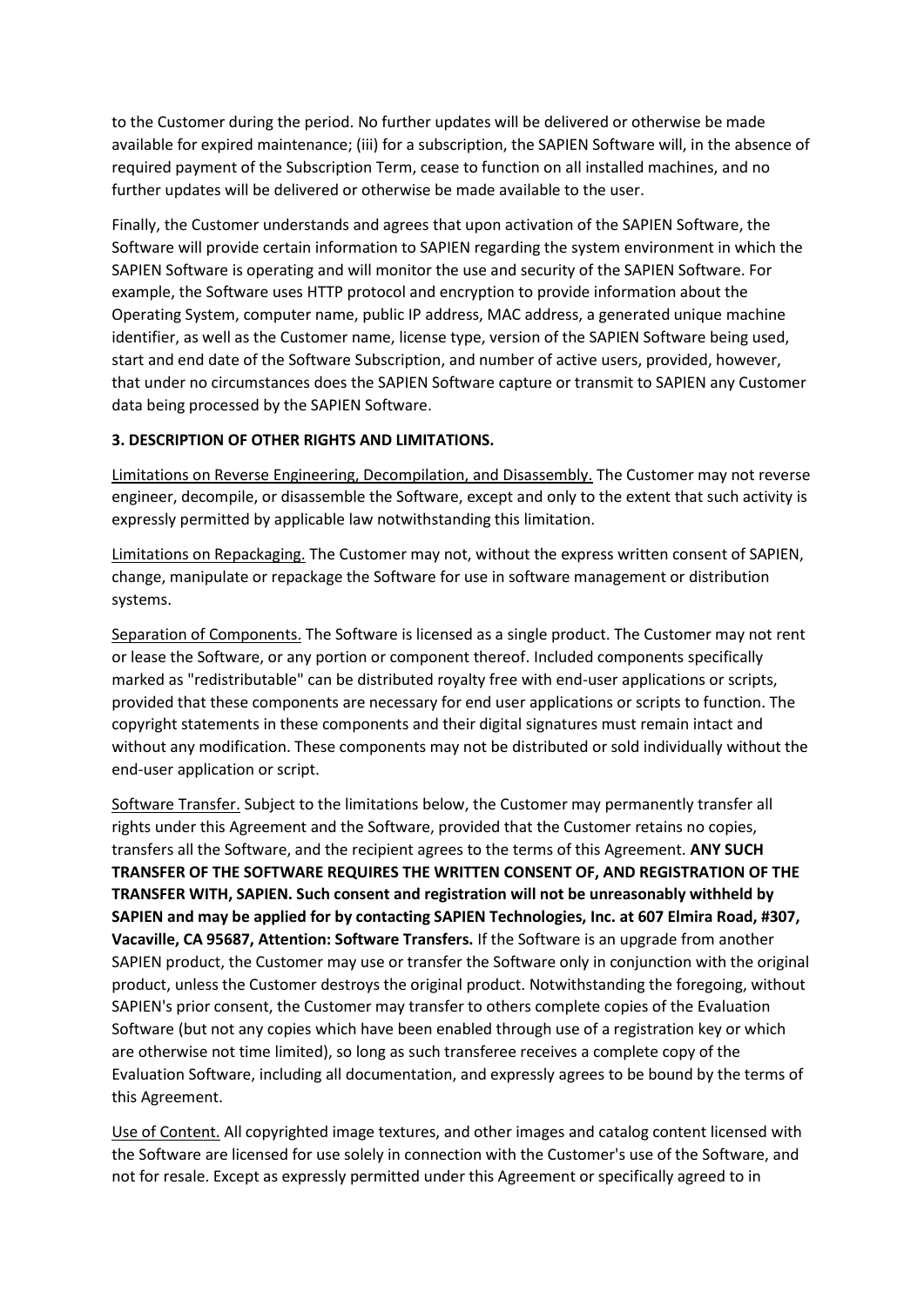writing by SAPIEN, the Customer shall not copy, distribute, or sell any portion or component of the Software, including models, image textures, images or catalog content, in any file format, as part of another software product, image, shape, 3D model library or product, or software product similar to the Software.

Limitations on Use. The Customer shall not use the Software, or any related content licensed under this Agreement to (a) create obscene or defamatory work, or (b) to in any way violate the trademark, tradename, copyright, or other intellectual property rights of any third party. The Customer may not copy the printed materials accompanying the Software, except as necessary to enable a permitted transfer of the Evaluation Software.

Termination. This Agreement shall continue for so long as the Customer uses the Software, including any upgrades. However, upon any violation of any of the provisions of this Agreement, the Customer's rights and licenses to use the Software shall automatically terminate and the Customer shall be obligated to destroy all of its copies of the Software and all of its component parts. Limitations on warranties, customer remedies, and limitations on use will survive any such termination to the extent applicable.

Ownership. The Software is protected by copyright laws and international copyright treaties, as well as other intellectual property laws and treaties. The Software is licensed-not sold. This Agreement confers no title or ownership in the Software and no rights in any associated source code or any accompanying printed materials. Ownership of all intellectual property rights in the Software remains with SAPIEN and its licensors. Any rights not granted under this Agreement are reserved by SAPIEN and its licensors.

Third Party Rights. Portions of the Software may have been developed by a third-party software supplier named in the copyright notices included with the Software. Any such third-party software supplier shall, together with SAPIEN, be authorized to hold the Customer responsible for any copyright infringement by the Customer or violation of this Agreement by the Customer.

Export Controls. The Customer acknowledges that the export of the Software is governed by the export control laws of the United States of America and other countries. The Customer agrees to comply with all such export control laws.

# **4. UPGRADES; OTHER SOFTWARE.**

If the Software is an upgrade of a SAPIEN product, then, subject to the second to last paragraph of Section 6 ("Order of Precedence"), this Agreement shall apply to the original product as well as the Software. If the Customer rightfully has or hereafter rightfully obtains any other SAPIEN software product which is not subject to a written license agreement with SAPIEN for such product, then the terms and conditions of this Agreement also shall apply to such software.

# **5. U.S. GOVERNMENT RESTRICTED RIGHTS.**

If the Customer is an agency and/or instrumentality of the United States of America, all Software is provided subject to the restrictions applicable to other end-users in accordance with the terms of this Agreement and as provided in DFARS 227.7202-1(a) and 227.7202-3(a) (1995), DFARS 252.227- 7013(c)(1)(ii) (Oct. 1988), FAR 12.212(a)(1995), FAR 52.227-19, or FAR 52.227-14 (Alt III), FAA AMS Clause 3.3.1-38 Unenforceability of Unauthorized Obligations (July 2018), 3.5-18 Commercial Computer Software License (January 2009), 3.9.1-1 Contract Disputes (January 2020), and 3.5-13 Rights in Data - General (October 2014) as applicable.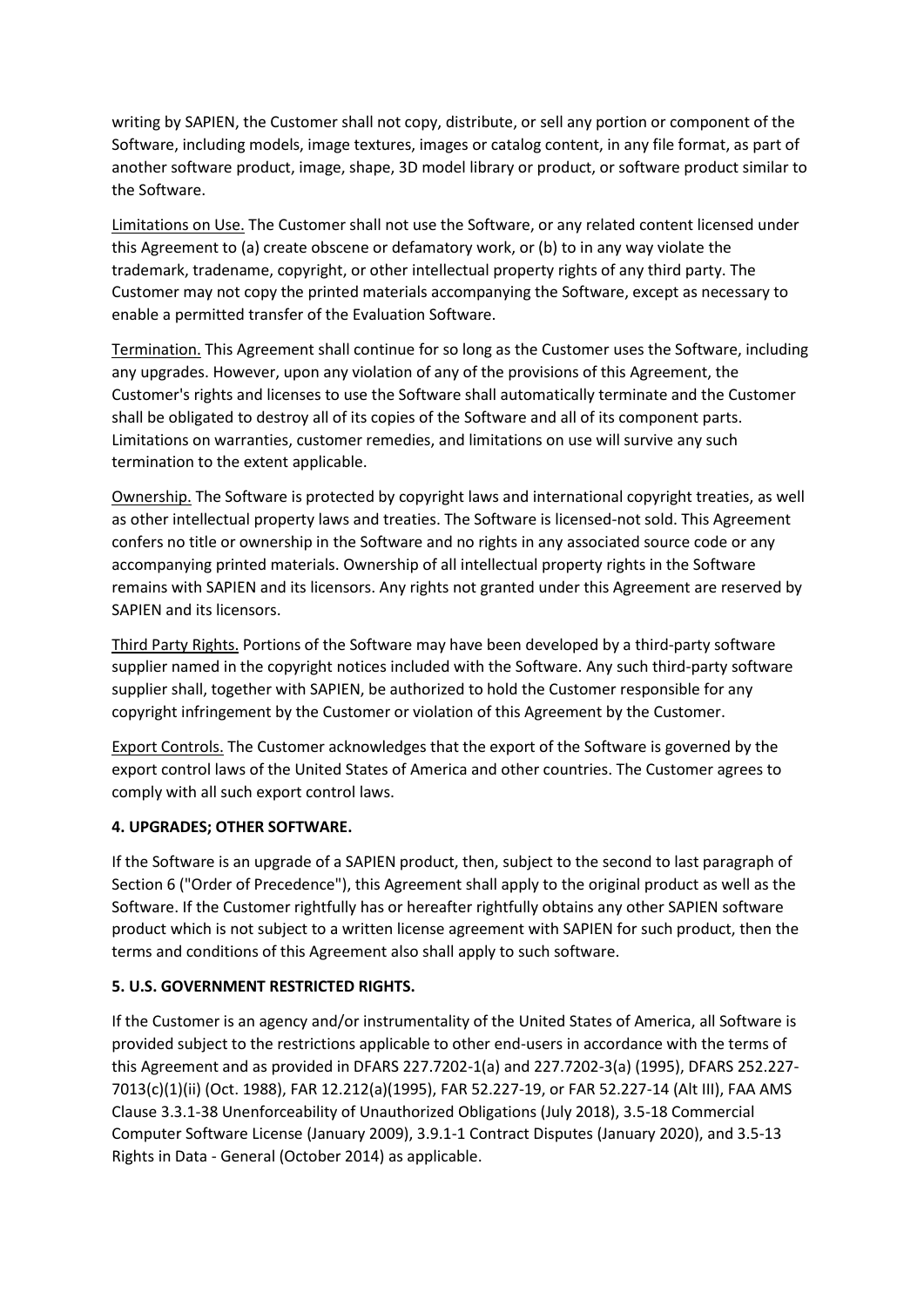### **6. WARRANTIES AND LIMITATIONS ON LIABILITY.**

SAPIEN warrants that, subject to the terms below, for a period of thirty (30) days from the date of the Customer's purchase of the Software from SAPIEN or its authorized distributor (the "Warranty Period") the Software will operate substantially in accordance with the specifications published by SAPIEN for such Software. SAPIEN does not warrant that the operation of the Software shall be uninterrupted or error free. If during the Warranty Period SAPIEN receives notice from the Customer that the Software does not operate substantially in accordance with such specifications, then SAPIEN shall use reasonable commercial efforts to offer a work-around or repair such Software. If SAPIEN is unable, within a reasonable time, to offer a work-around or repair the Software as specified above, the Customer shall be entitled to a full refund of the purchase price from the entity in which it was purchased, upon verification that the software was deactivated and unregistered. The foregoing warranty shall not apply to defects resulting from: (a) improper or inadequate maintenance by the Customer; (b) Customer supplied software or interfaces; (c) modification or misuse; or (d) operation outside of the environmental specifications for the Software.

THE WARRANTY SET FORTH ABOVE IS EXCLUSIVE AND NO OTHER WARRANTY, WHETHER WRITTEN OR ORAL, IS EXPRESSED OR IMPLIED. SAPIEN SPECIFICALLY DISCLAIMS THE IMPLIED WARRANTIES OF SATISFACTORY QUALITY, NONINFRINGEMENT OF INTELLECTUAL PROPERTY RIGHTS, MERCHANTABILITY, FITNESS FOR A PARTICULAR PURPOSE AND ACCURACY OF INFORMATION.

THE REMEDIES PROVIDED HEREIN ARE THE CUSTOMER'S SOLE AND EXCLUSIVE REMEDIES. IN NO EVENT SHALL SAPIEN OR ANY OF ITS LICENSORS BE LIABLE FOR DIRECT, INDIRECT, SPECIAL, INCIDENTAL OR CONSEQUENTIAL OR EXEMPLARY DAMAGES (INCLUDING LOSS OF PROFITS) WHETHER BASED ON CONTRACT, TORT OR ANY OTHER LEGAL THEORY, EVEN IF SAPIEN HAS BEEN ADVISED OF THE POSSIBILITY OF SUCH DAMAGES, AND NOTWITHSTANDING ANY FAILURE OF ESSENTIAL PURPOSE OF ANY LIMITED REMEDY. Such limitations on liability shall not apply with respect to any claim that the Software directly caused bodily injury or death.

# **7. MISCELLANEOUS.**

Choice of Law. If the Customer acquired the Software in the United States, this Agreement is governed by the laws of the State of California USA, without reference to its conflict of laws rules. If the Software was acquired outside the United States, then, to the extent permitted by applicable local law, this Agreement is governed by the laws of the State of California USA, without reference to its conflict of laws rules. If the Customer is an agency and/or instrumentality of the United States of America, this agreement is governed by the laws of the United States without reference to conflict of laws.

Severability. Any term of this Agreement which is held to be invalid by a court of applicable jurisdiction will be deleted, but the remainder of this Agreement will not be affected.

Jurisdiction. This Agreement shall be deemed to have been entered into in Vacaville, California, and the federal and state courts with jurisdiction in Solano County, California, USA shall have exclusive jurisdiction for the submission of any claims or disputes arising out of this Agreement or in connection with the Software. The Customer and SAPIEN hereby consent to exclusive jurisdiction and venue in such courts with respect to any claims or disputes arising out of this Agreement or in connection with the Software. If the Customer is an agency and/or instrumentality of the United States of America, the federal court applicable to the district within which SAPIEN resides shall have exclusive jurisdiction.